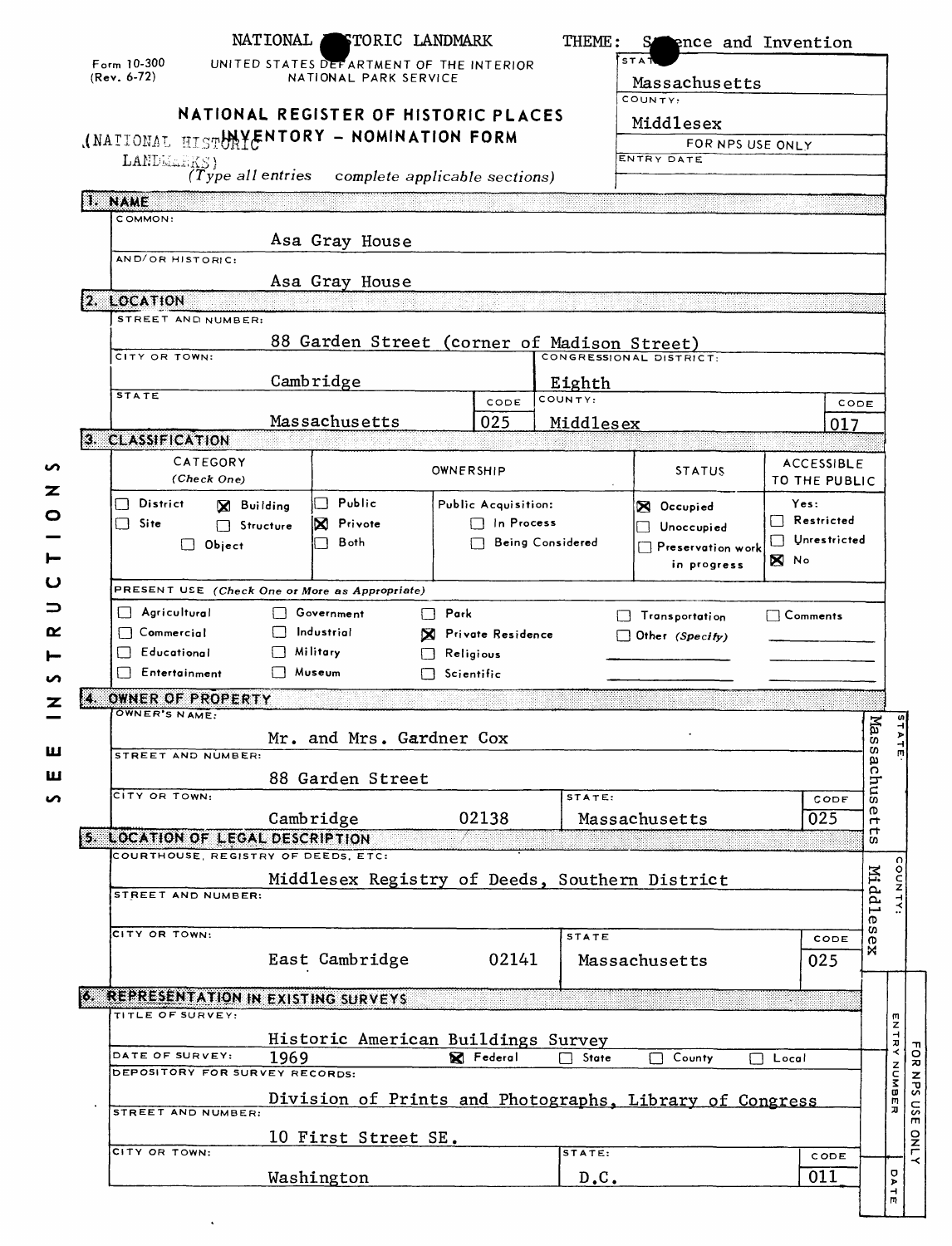| <b>CONDITION</b> | (Check One)      |             |           |              |       |               |
|------------------|------------------|-------------|-----------|--------------|-------|---------------|
|                  | Excellent        | Good        | X Fair    | Deteriorated | Ruins | Unexposed     |
|                  |                  | (Check One) |           |              |       | (Check One)   |
|                  | <b>X</b> Altered |             | Unaltered |              | Moved | Original Site |

The Asa Gray House, designed by Ithiel Town, was erected in 1810 at the corner of Garden and Linnaean Streets, Cambridge, on the grounds of Harvard College's Botanic Gardens. The house, then consisting of a rectangular main block approximately 40 by 36 feet and a side wing approximately 24 feet square, was attached to a conservatory, also designed by Town. Though additions and minor alterations have been made to the house, the exteriors of the main block and the wing remain essentially as they were when constructed. Moved in 1910, the Asa Gray House now stands facing northeast at 88 Garden Street, corner of Madison Street, Cambridge.

Two stories in height, the house is set on a foundation consisting of squared granite blocks in the front and rubble masonry in the rear. The front elevation of the main block is covered with flush siding and carries fluted Ionic pilasters at each corner; the remainder of the building is covered with 4" clapboards. A dentiled cornice surrounds the main block; above this is a balustrade in which solid panels alternate with turned balusters. The hipped roof, covered with asbestos shingles, is broken by two interior chimneys. Windows in the main block are 6/6 sash; those in the wing are 6/9 on the first floor, 3/3 on the second.

Small porches cover center entrances on the front facades of both the main block and the wing. That on the main block replaces the original porch in this location but was built before the house was moved. Rectangular in shape, it is reached by five risers; square corner posts with beveled edges support a dentiled cornice and the porch roof. The wing entrance was originally reached by a single stone step but was glassed-in with a small porch about 1920.

At the rear of the wing (southwest) are two small additions of uncertain date. A covered walkway, erected in 1928, connects these additions with a larger and once separate structure further to the rear. Originally a wooden shed with gabled roof, this structure was brought to its present location when the house was moved. In 1924, it was enlarged, raised in height, and converted to a detached living room; a garage and furnace room were added to its southwestern end at the same time.

The interior of the Asa Gray House follows a standard four-room, center hall plan. The hall, containing both front and back stairs, is divided into two sections by a single door surmounted by a fanlight. The interior of the wing contains one large room on the first floor and four smaller rooms on the second. A significant feature of the former, which served as Gray's study, is the vertical museum cabinets, 17" deep and 12" or 24" wide, which line the southeastern wall. Interior decoration in the house consists primarily of simple cornice moldings, flared moldings around windows and doors, and paneled 2-wing shutters in the window reveals; fireplaces have simple wooden mantels with reeded surrounds or flanking Tuscan half-columns,

**S** 

(Continued)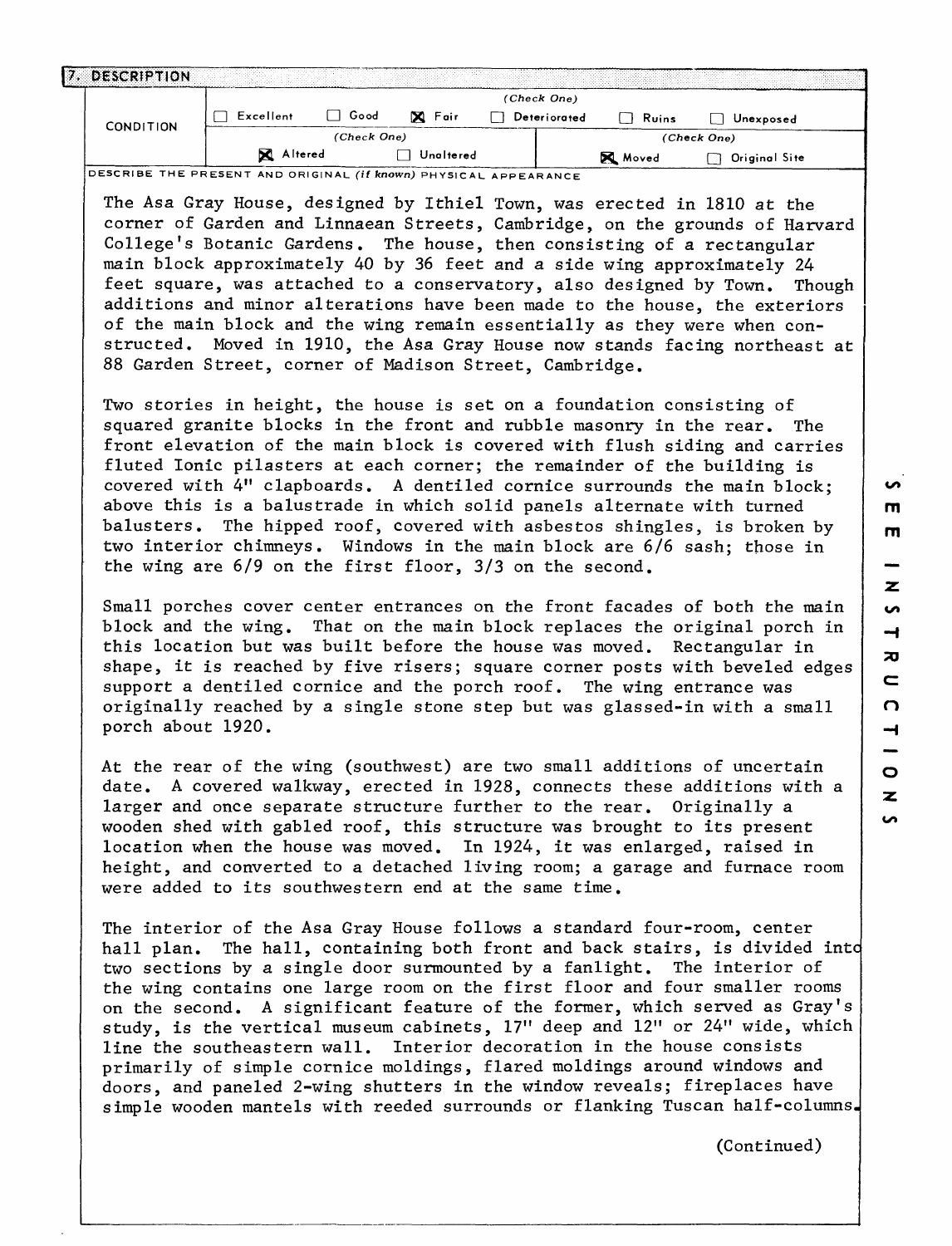| PERIOD (Check One or More as Appropriate)                |                  |                       |                 |
|----------------------------------------------------------|------------------|-----------------------|-----------------|
| Pre-Columbion                                            | 16th Century     | 18th Century          | 20th Century    |
| 15th Century                                             | 17th Century     | 19th Century<br>м     |                 |
| SPECIFIC DATE(S) (If Applicable and Known)               |                  | 1810; 1842-1888       |                 |
| AREAS OF SIGNIFICANCE (Check One or More as Appropriate) |                  |                       |                 |
| Abor iginal                                              | <b>Education</b> | Political             | Urban Planning  |
| Prehistoric                                              | Engineering      | Religion/Phi-<br>Ιj   | Other (Specity) |
| $\Box$ Historic                                          | Industry         | losophy               |                 |
| Agriculture                                              | Invention        | X Science             |                 |
| Architecture                                             | Landscape        | Sculpture             |                 |
| Art                                                      | Architecture     | Social/Human-         |                 |
| Commerce                                                 | Literoture       | itorian               |                 |
| Communications                                           | Military         | Theoter               |                 |
| Conservation                                             | Music<br>Ш       | <b>Tronsportation</b> |                 |

This commodious two-story frame house, the earliest known work of the noted architect Ithiel Town, was built in 1810, the year in which its most famous occupant, Asa Gray, was born. Gray, who lived in the house from 1842 until his death in 1888, made outstanding contributions to the science of botany; he published the first complete books on North American flora, adopting the natural system of plant classification, and was one of America's leading defenders of Darwin's theory of evolution.

Moved to its present location in 1910, the Asa Gray House is used as a private residence and is not open to the public.

### History

The Asa Gray House was built in 1810 by the Massachusetts Society for Promoting Agriculture as the home of zoologist William Dandridge Peck. The earliest known work of Ithiel Town, it then stood at the corner of Garden and Linnaean Streets, Cambridge, in Harvard College's Botanic Garden. Occupants after Peck included botanist Thomas Nuttall and Harvard Presidents James Walker and Jared Sparks. Asa Gray moved to the house in 1842 when he became Massachusetts Professor of Natural History at Harvard and lived there until his death in 1888. In 1910, the Asa Gray House was purchased by Alien H. Cox and moved to its present location at 88 Garden Street (corner of Madison Street).

## Biography

Born of parents of English and Scotch-Irish background in Sanquoit, New York, in 1810, Gray acquired an interest in botany as a youth. Then, while attending a small medical college, he read The Edinburgh Encyclopaedia's lenghthy article on botany during the winter of 1827-28. That article greatly stimulated his botanical interest, especially as it said that much needed to be done in North American botany. Gray's medical studies furthered his appreciation of botany, and before his graduation in 1831 he had already begun to collect plants. An established botanist, John Torrey of New York, learned of the young doctor's botanical work and asked Gray if he would like to be his assistant. Gray assented, and medicine lost a promising adherent.

(Continued)

**TEMENT OF SIGNIFICANCE**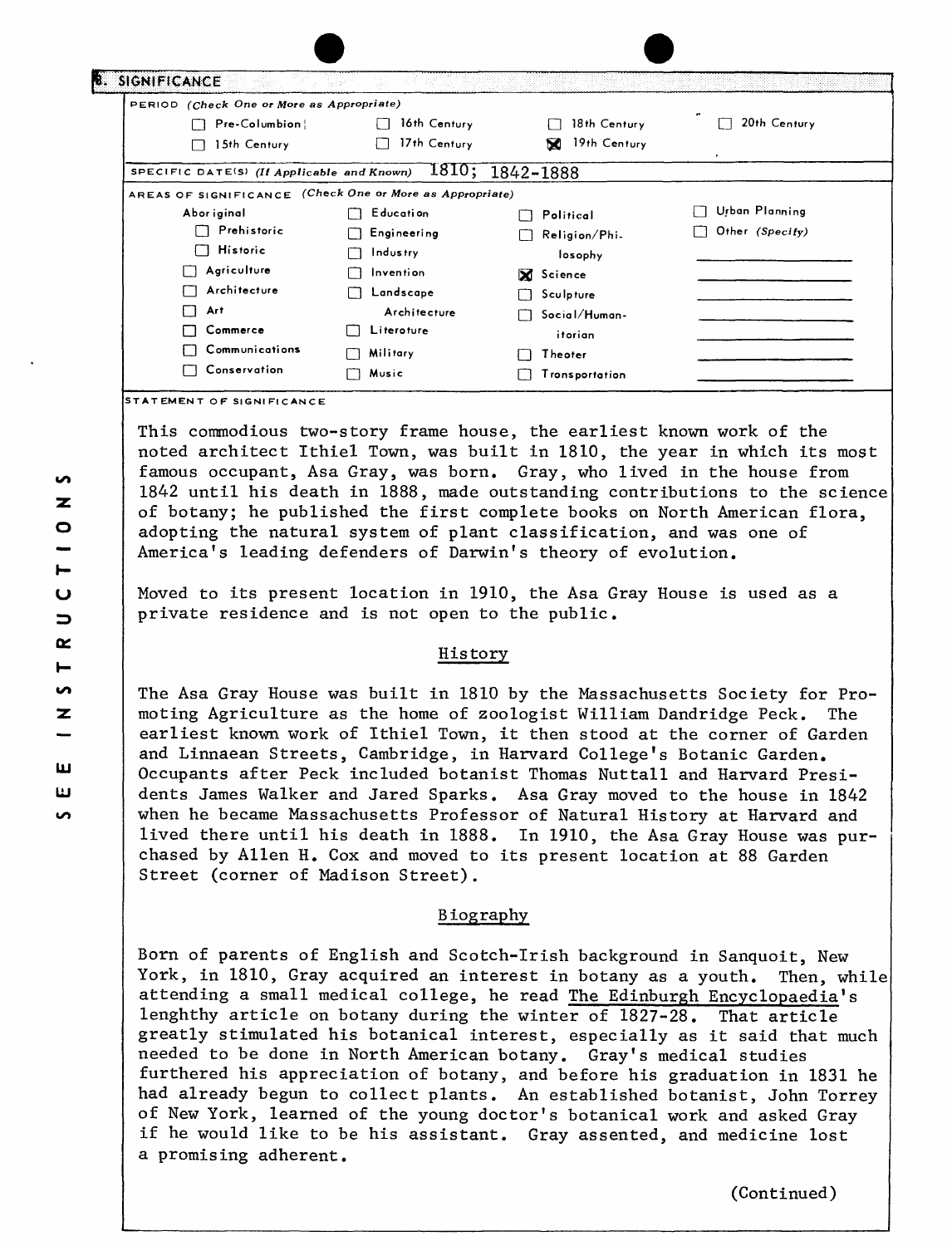|               | 9. MAJOR BIBLIOGRAPHICAL RL. ERENCES                                                                                                                                                                                                                                                                                                                                                                                                                                           |              |      |                                                                                                                                                                                                                                                                                                                                                                                                                                                                                                         |                                                                                  |      |         |
|---------------|--------------------------------------------------------------------------------------------------------------------------------------------------------------------------------------------------------------------------------------------------------------------------------------------------------------------------------------------------------------------------------------------------------------------------------------------------------------------------------|--------------|------|---------------------------------------------------------------------------------------------------------------------------------------------------------------------------------------------------------------------------------------------------------------------------------------------------------------------------------------------------------------------------------------------------------------------------------------------------------------------------------------------------------|----------------------------------------------------------------------------------|------|---------|
|               |                                                                                                                                                                                                                                                                                                                                                                                                                                                                                |              |      | $\downarrow$ Dupree, A. Hunter. Asa Gray, 1810-1888 (Cambridge, 1859).<br>Gray, Jane Loring. Letters of Asa Gray (Boston, 1894), 2 volumes.<br>Humphrey, Harry Baker. Makers of North American Botany (New York, 1961).<br>Irvine, William. Apes, Angels, and Victorians (New York, 1955).<br>Morison, Samuel Eliot. The Development of Harvard University Since the<br>Inauguration of President Eliot, 1869-1929 (Cambridge, 1930).<br>Struik, Dirk J. Yankee Science in the Making (New York, 1962). |                                                                                  |      |         |
|               | 10. GEOGRAPHICAL DATA<br>LATITUDE AND LONGITUDE COORDINATES                                                                                                                                                                                                                                                                                                                                                                                                                    |              | οı   | LATITUDE AND LONGIT'JDE COORDINATES<br>DEFINING THE CENTER POINT OF A PROPERTY                                                                                                                                                                                                                                                                                                                                                                                                                          |                                                                                  |      |         |
|               | DEFINING A RECTANGLE LOCATING THE PROPERTY                                                                                                                                                                                                                                                                                                                                                                                                                                     |              | R    |                                                                                                                                                                                                                                                                                                                                                                                                                                                                                                         | OF LESS THAN TFN ACRES                                                           |      |         |
| CORNER        | LATITUDE                                                                                                                                                                                                                                                                                                                                                                                                                                                                       | LONGITUDE    |      | <b>LATITUDE</b>                                                                                                                                                                                                                                                                                                                                                                                                                                                                                         | <b>LONGITUDE</b>                                                                 |      |         |
| NW            | Degrees Minutes Seconds   Degrees Minutes Seconds<br>۰<br>$\bullet$                                                                                                                                                                                                                                                                                                                                                                                                            |              |      | Degrees Minutes Seconds<br>o<br>$\bullet$                                                                                                                                                                                                                                                                                                                                                                                                                                                               | Degrees Minutes Seconds                                                          |      |         |
| NE.           | ۰                                                                                                                                                                                                                                                                                                                                                                                                                                                                              |              |      | UTM 19.324770.4694290                                                                                                                                                                                                                                                                                                                                                                                                                                                                                   | $\bullet$                                                                        |      |         |
| <b>SE</b>     | $\bullet$<br>$\bullet$                                                                                                                                                                                                                                                                                                                                                                                                                                                         |              |      |                                                                                                                                                                                                                                                                                                                                                                                                                                                                                                         |                                                                                  |      |         |
| <b>SW</b>     |                                                                                                                                                                                                                                                                                                                                                                                                                                                                                |              |      |                                                                                                                                                                                                                                                                                                                                                                                                                                                                                                         |                                                                                  |      |         |
|               | APPROXIMATE ACREAGE OF NOMINATED PROPERTY: $0.32$                                                                                                                                                                                                                                                                                                                                                                                                                              |              |      |                                                                                                                                                                                                                                                                                                                                                                                                                                                                                                         |                                                                                  |      | ഗ       |
|               |                                                                                                                                                                                                                                                                                                                                                                                                                                                                                |              |      | LIST ALL STATES AND COUNTIES FOR PROPERTIES OVERLAPPING STATE OR COUNTY BOUNDARIES                                                                                                                                                                                                                                                                                                                                                                                                                      |                                                                                  |      | ш       |
| STATE:        |                                                                                                                                                                                                                                                                                                                                                                                                                                                                                |              | CODE | COUNTY                                                                                                                                                                                                                                                                                                                                                                                                                                                                                                  |                                                                                  | CODE | m       |
| STATE:        |                                                                                                                                                                                                                                                                                                                                                                                                                                                                                |              | CODE | COUNTY:                                                                                                                                                                                                                                                                                                                                                                                                                                                                                                 |                                                                                  | CODE |         |
| STATE:        |                                                                                                                                                                                                                                                                                                                                                                                                                                                                                |              | CODE | COUNTY:                                                                                                                                                                                                                                                                                                                                                                                                                                                                                                 |                                                                                  | CODE | z       |
| STATE:        |                                                                                                                                                                                                                                                                                                                                                                                                                                                                                |              |      |                                                                                                                                                                                                                                                                                                                                                                                                                                                                                                         |                                                                                  |      | n       |
|               |                                                                                                                                                                                                                                                                                                                                                                                                                                                                                |              | CODE | COUNTY:                                                                                                                                                                                                                                                                                                                                                                                                                                                                                                 |                                                                                  | CODE | ᅿ       |
|               | 11. FORM PREPARED BY                                                                                                                                                                                                                                                                                                                                                                                                                                                           |              |      |                                                                                                                                                                                                                                                                                                                                                                                                                                                                                                         |                                                                                  |      | 70      |
|               |                                                                                                                                                                                                                                                                                                                                                                                                                                                                                |              |      | NAME AND TITLE: Polly M. Rettig, Historian, Landmark Review Project; original                                                                                                                                                                                                                                                                                                                                                                                                                           |                                                                                  |      | c       |
|               |                                                                                                                                                                                                                                                                                                                                                                                                                                                                                |              |      | form prepared by S. Sydney Bradford, Historian, 3/17/64                                                                                                                                                                                                                                                                                                                                                                                                                                                 |                                                                                  |      | n       |
| ORGANIZATION  |                                                                                                                                                                                                                                                                                                                                                                                                                                                                                |              |      |                                                                                                                                                                                                                                                                                                                                                                                                                                                                                                         | DATE                                                                             |      | ᅿ       |
|               | Historic Sites Survey<br>STREET AND NUMBER:                                                                                                                                                                                                                                                                                                                                                                                                                                    |              |      |                                                                                                                                                                                                                                                                                                                                                                                                                                                                                                         | 12/9/74                                                                          |      | o       |
|               | 1100 L Street NW.                                                                                                                                                                                                                                                                                                                                                                                                                                                              |              |      |                                                                                                                                                                                                                                                                                                                                                                                                                                                                                                         |                                                                                  |      | z       |
| CITY OR TOWN: |                                                                                                                                                                                                                                                                                                                                                                                                                                                                                |              |      | <b>STATE</b>                                                                                                                                                                                                                                                                                                                                                                                                                                                                                            |                                                                                  | CODE |         |
|               | Washington                                                                                                                                                                                                                                                                                                                                                                                                                                                                     | 20240        |      | D.C.                                                                                                                                                                                                                                                                                                                                                                                                                                                                                                    |                                                                                  | 011  | n       |
|               | 12. STATE LIAISON OFFICER CERTIFICATION                                                                                                                                                                                                                                                                                                                                                                                                                                        |              |      | NATIONAL REGISTER VERIFICATION                                                                                                                                                                                                                                                                                                                                                                                                                                                                          |                                                                                  |      |         |
|               | As the designated State Liaison Officer for the Na-<br>tional Historic Preservation Act of 1966 (Public Law<br>89-665), I hereby nominate this property for inclusion<br>in the National Register and certify that it has been<br>evaluated according to the criteria and procedures set<br>forth by the National Park Service. The recommended<br>level of significance of this nomination is:<br>State $\Box$<br>National $\Box$<br>Name $N/A$<br>National Historic Landmark | Local $\Box$ |      | I hereby certify that this property is included in the<br>National Register.<br>(NATIONAL HISTORIC<br>LANDMARKS)<br>Director, Office of Archeology and Historic<br>(NATIONAL F<br>$\mathbf{D}$ ate<br>ATTEST:                                                                                                                                                                                                                                                                                           | Landmark<br>Designaledt $\not\equiv \varphi$<br>$\rm G\it bic$<br>Areli, Surveys |      | بالدنان |
| Title         |                                                                                                                                                                                                                                                                                                                                                                                                                                                                                |              |      | <b>Keeper of The NationalTR</b>                                                                                                                                                                                                                                                                                                                                                                                                                                                                         |                                                                                  |      |         |
| Date          | (NATIONAL HISTORIC<br>LANDMARKS)                                                                                                                                                                                                                                                                                                                                                                                                                                               |              |      | Date                                                                                                                                                                                                                                                                                                                                                                                                                                                                                                    |                                                                                  |      | $d$ ate |
|               |                                                                                                                                                                                                                                                                                                                                                                                                                                                                                |              |      |                                                                                                                                                                                                                                                                                                                                                                                                                                                                                                         |                                                                                  |      |         |

**U.S. GOVERNMENT PRINTING OFFICE : 1973-729-147/1442 3-1**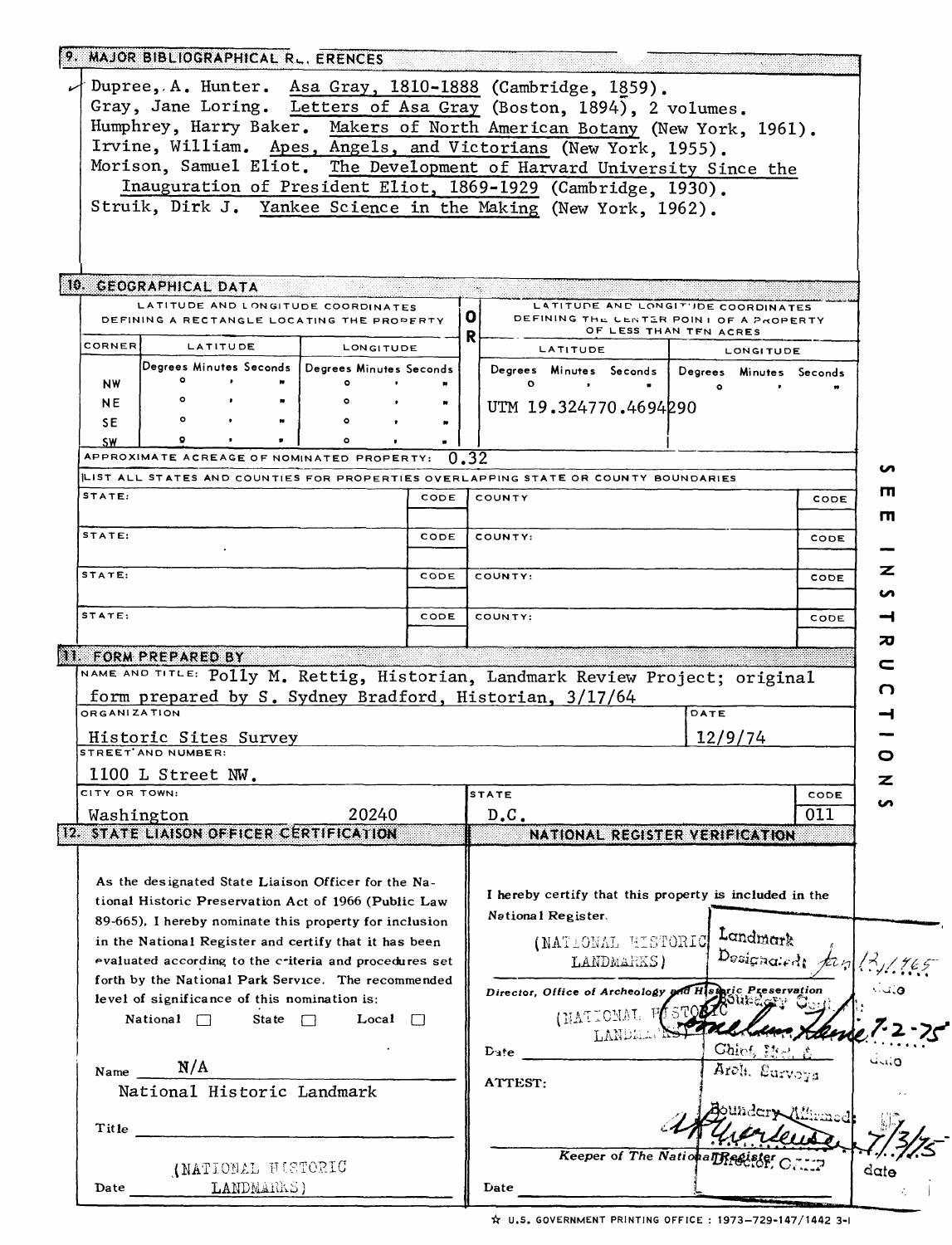| GPO 921-724 |  |
|-------------|--|
|             |  |
|             |  |

| Form 10-300a         | UNITED STATES DEPARTMENT OF THE INTERIOR                                                                   | <b>STATE</b>        |                  |  |
|----------------------|------------------------------------------------------------------------------------------------------------|---------------------|------------------|--|
| (July 1969)          | NATIONAL PARK SERVICE                                                                                      | Massachusetts       |                  |  |
|                      | NATIONAL REGISTER OF HISTORIC PLACES                                                                       | COUNTY              |                  |  |
|                      | <b>INVENTORY - NOMINATION FORM</b>                                                                         | Middlesex           |                  |  |
|                      | $\frac{1}{\text{ANN}} \frac{1}{\text{MNN}} \frac{1}{\text{MNS}} \frac{1}{\text{MNS}} \frac{1}{\text{MNS}}$ |                     | FOR NPS USE ONLY |  |
|                      | (Continuation Sheet)                                                                                       | <b>ENTRY NUMBER</b> | DATE             |  |
|                      |                                                                                                            |                     |                  |  |
| (Number all entries) |                                                                                                            |                     |                  |  |

7. Description: (1) and the same of the Asa Gray House

The Asa Gray House stands close to the street on a roughly rectangular lot. The ample rear yard, screened from the street on two sides by the house and additions, has mature trees and shrubs and an arbor at its western corner. Both the house and grounds are in fair condition; the building itself needs repainting and some of the exterior woodwork appears to be decaying.

# Boundary

Beginning at the intersection of the eastern sideline of Madison Street and the southern sideline of Garden Street; thence, along the southern sideline of Garden Street, 88.30 feet more or less, to the northwestern sideline of the property at 84 Garden Street, now or formerly owned by Katherine M. Day; thence southwesterly along the line of said property, 134.72 feet more or less, to its intersection with the northeastern sideline of property at 7 Garden Terrace, now or formerly owned by W. A. and J. B. Johnston; thence northwesterly along the line of said property, 97.15 feet more or less, to its intersection with the eastern sideline of Madison Street, 135 feet more or less, to the point of beginning.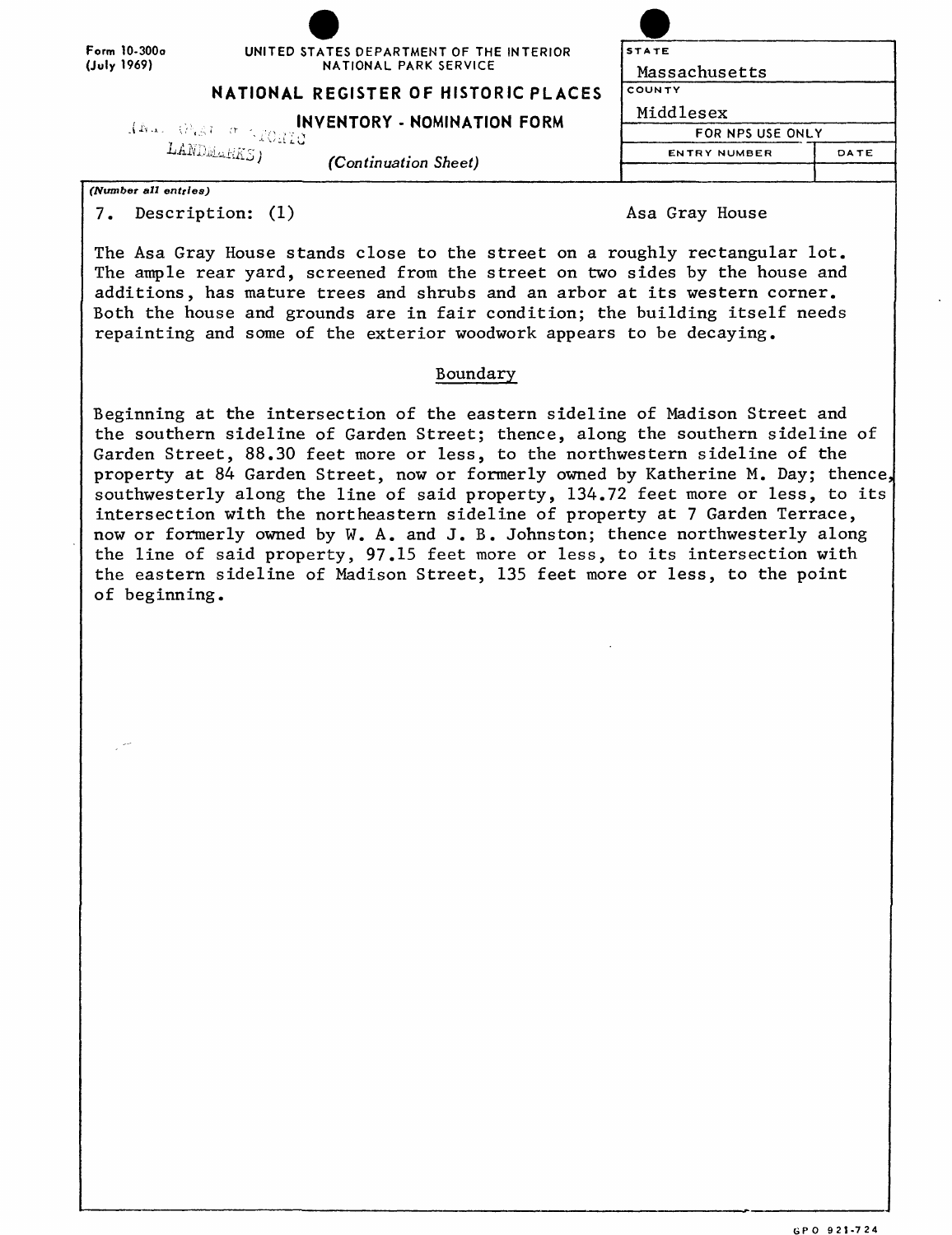Form 10-300a **(July** 1969)

# UNITED STATES DEPARTMENT OF THE INT NATIONAL PARK SERVICE

# **NATIONAL REGISTER OF HISTORIC**

#### **INVENTORY - NOMINATION F** (NATIONAL PISTORIC

LANDMARKS)

*(Continuation Sheet)*

*(Number all entries)* 8. Statement of Significance: (1) Asa Gray House

Gray made rapid progress in his new profession. Largely influenced by recent European developments in botany, Gray boldly adopted the natural system of classification. Briefly, this system sought to establish the relationship of plants according to the similarity of their various parts. He thus rejected the long-used Linnaean system, which identified plants by the number of stamens and styles that each had. In 1836, he published his first book, Elements of Botany. Two years later, in conjunction with Torrey, Gray published the first part of the Flora of North America. This volume, plus the succeeding volumes, gave America its most notable compendium of known plants in the travelled areas of the continent. In the same year that the first volume of the Flora appeared, 1838, Gray accepted a teaching position at the University of Michigan. Fortunately for him, the university sent him abroad for a year, where he visited botanists and botanical collections. While in England he met Darwin, but discerned no greatness in the British botanist at that time.

In 1842, three years after his return to America, Gray, then thirty-two, became Massachusetts Professor of Natural History at Harvard College, a position he held for forty-five years. Gray was not an inspiring teacher. Indeed, each student knew his routine, even to the point of knowing when and for what Gray would call on him. In Gray's early days at Harvard, some of his students enlivened classes by setting off firecrackers in the room.

Gray's years at Harvard witnessed his rise to eminence in botany. As expedition after expedition sent new specimens to Cambridge, Gray and his assistants classified them and gave them names. At the same time, Gray produced many books. His two-volume work, The Genera of the Plants of the United States, published in 1849, was a brilliant achievement. The work contained plates of plants by Isaac Sprague, which remain models of effective plant illustration, and descriptions of those plants by Gray. In 1858, he published How Plants Grow, a volume that sent many a child into the fields to collect plants. In addition, Gray established an acquaintance, by correspondence if by no other means, with as many American and European colleagues as possible and, in an unusually cooperative manner, readily shared his knowledge with them.

Perhaps Gray's most original contribution to the science of botany was his discovery of the relationship between the flora of eastern North America and east Asia, demonstrated in his Statistics of the Flora of the Northern United States, published in 1856. This discovery led to the rise of a new aspect of botanical study, plant geography.

Gray, in addition to his notable botanical work, ably served science in general when he led the defense in America of Darwin's bitterly attacked Origin of Species. Admirably equipped to do so because of his scientific standing, his personal leadership in his field, and his well-known religious feeling, Gray, who admired Darwin's willingness to acknowledge questions about

(Continued)

| <b><i>FERIOR</i></b> | <b>STATE</b>        |      |
|----------------------|---------------------|------|
|                      | Massachusetts       |      |
| <b>PLACES</b>        | COUNTY              |      |
| ∶ORM                 | Middlesex           |      |
|                      | FOR NPS USE ONLY    |      |
|                      | <b>ENTRY NUMBER</b> | DATE |